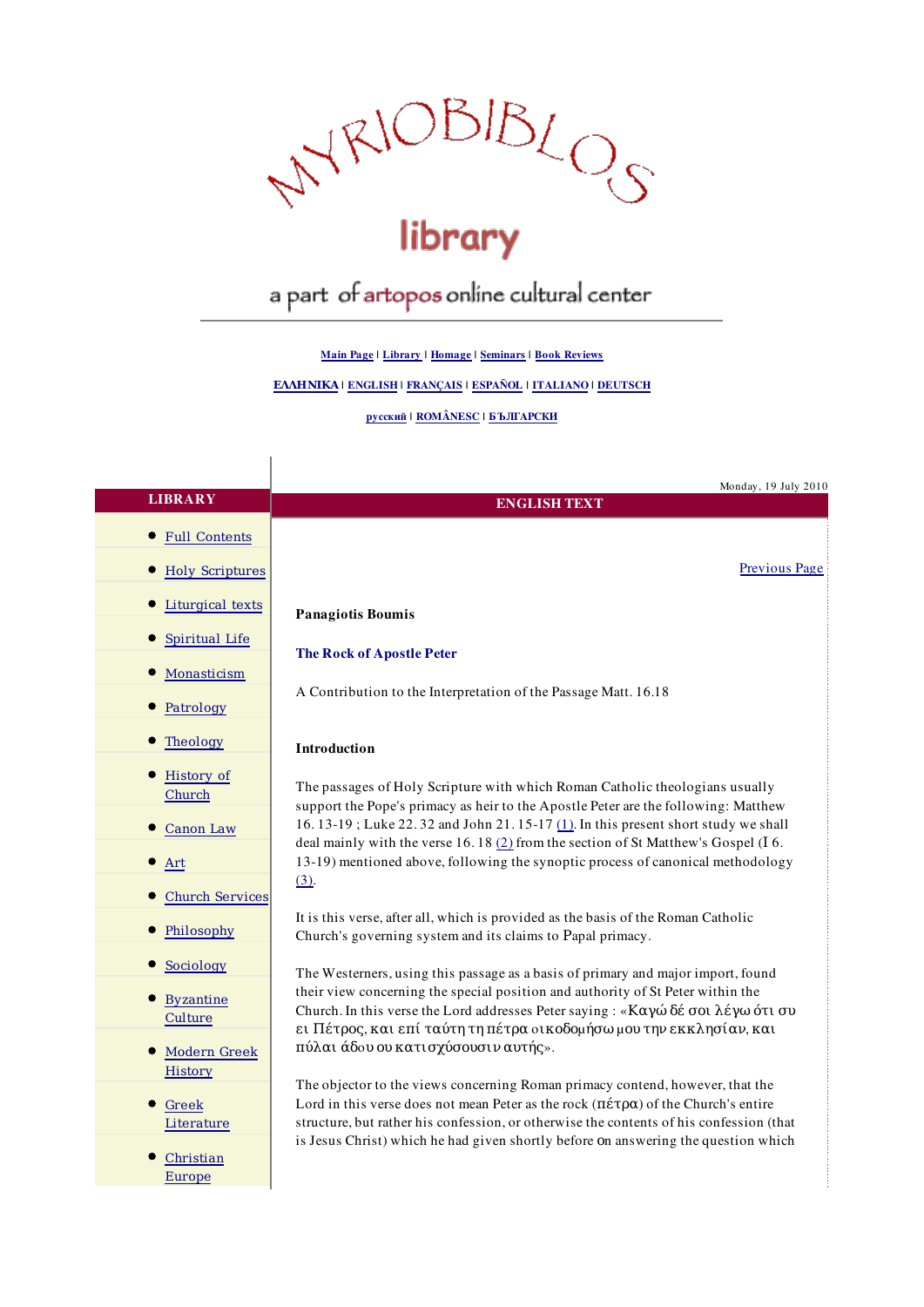Interchristian Dialogue

Bibliographies

**CONTACT** 

Internet Dept.

**SEARCH** 

the Lord posed to his disciples, «Υμείς δε τίνα με λέγετε είναι;» (Matt. 16.15). Peter's confession was the following: «Σύ ει ο Χριστός, ο υιός του Θεoύ του ζώντος» (vs. 16).

So the contention between the opposing factions is thus summarised $(4)$ . We shall endeavour here to view the above verse in a new light with the help of other passages of Holy Scripture; to examine, that is to say, whether both sides possibly are right, or at least meet each other at a certain point. We think that this will help in the revelation of the actual, or at least the more precise, meaning of the verse in question.

# Ι. The Rock (πέτρα) : Jesus Christ.

At first, we cannot exclude the interpretation that the "Πέτρα" named by the Lord is the confession about Christ «ως Υιόν του Θεού του ζώντος», or rather Jesus Christ Himself. This very formulation of the passage allows for just such an interpretation. The passage, as is known. runs, «Καγώ δε σοι λέγω ότι σύ ει Πέτρος, και επί ταύτη τη πέτρα οικοδοµήσω µου την εκκλησίαν» and not «σύ ει Πέτρος και επί σε οικοδομήσω μου την εκκλησίαν». Thus we can say that this change in the term (Πέτρος - Πέτρα) in the two sentences, in conjunction with the existence of the preceeding confession «Σύ ει ο Χριστός, ο υιός του Θεού του ζώντος», not only provides us with a possibility but also a reason to render this passage in the above mentioned interpretation.

Let us, however, look at the matter more analytically. We claim that it is possible to impart this interpretation to the passage in question because apart from the above reason something more supports the fact. This is that the God-inspired writer used the conjunction " $K\alpha$ <sup>"</sup> and not the opposite particle " $\delta \acute{\epsilon}$ ". That is to say, he says with great care and not without sufficient reason, «Συ ει Πέτρος, και επί ταύτη τη πέτρα, οικοδοµήσω µου την Εκκλησίαν» and not, «Συ ει Πέτρος, επί ταύτη δέ τη Πέτρα, οικοδοµήσω µου τήν Εκκλησίαν». This specific use of " $K\alpha i$ "(5) does not oblige us to confine ourselves to one single interpretation, to one single actual "rock" (Πέτρα). Only if it was written «επί ταύτη δε τη Πέτρα,  $\alpha$ κοδομήσω μου την Εκκλησίαν» would we be obliged to comprehend one explicit  $\Pi \not\in \pi$  and consequently accept one definition. As things stand, however, nobody and nothing compels us to emphasize the «ταύτη τη πέτρα» thus obliging us to bind ourselves to one exclusive definition. Οn the contrary, we are free to restore the suitable position and strength to the " $K\alpha$ <sup>"</sup> of the clause.

This means that even if we adopted another view, for example, that "Πέτρα" refers to Peter, the above interpretation would still not be excluded. Indeed, even if the text read «και επί σε (Πέτρε) οικοδομήσω μου τήν Εκκλησίαν», it still would not detract from the interpretation in question; for it would simply mean that besides frοm the οthers «I will also bild οn you, Peter, as a rοck». The conjunction "και" does not give exclucivity to the rock of Peter (Πέτρα του Πέτρου) and even if Peter were the rock the existance of other rocks would not be excluded.

This possibility, or in other words the use of " $K\alpha$ <sup>"</sup>(6) is reinforced by the passage's following clause, «και πύλαι άδου ου κατισγύσουσιν αυτής (= the Church)». Our argument is strengthened here because nobody, we think, would contend this clause discerns that only the gates of Hades would not prevail against the Church. Οn the contrary, it evidently means that apart from all οther likely enemies of the Church, even the gates of Hades (i.e. «the mortal dangers»(7) or «death and organised power of evil»(8)) in addition would not prevail against it. Consequently the possibility exists for us to accept the above interpretation.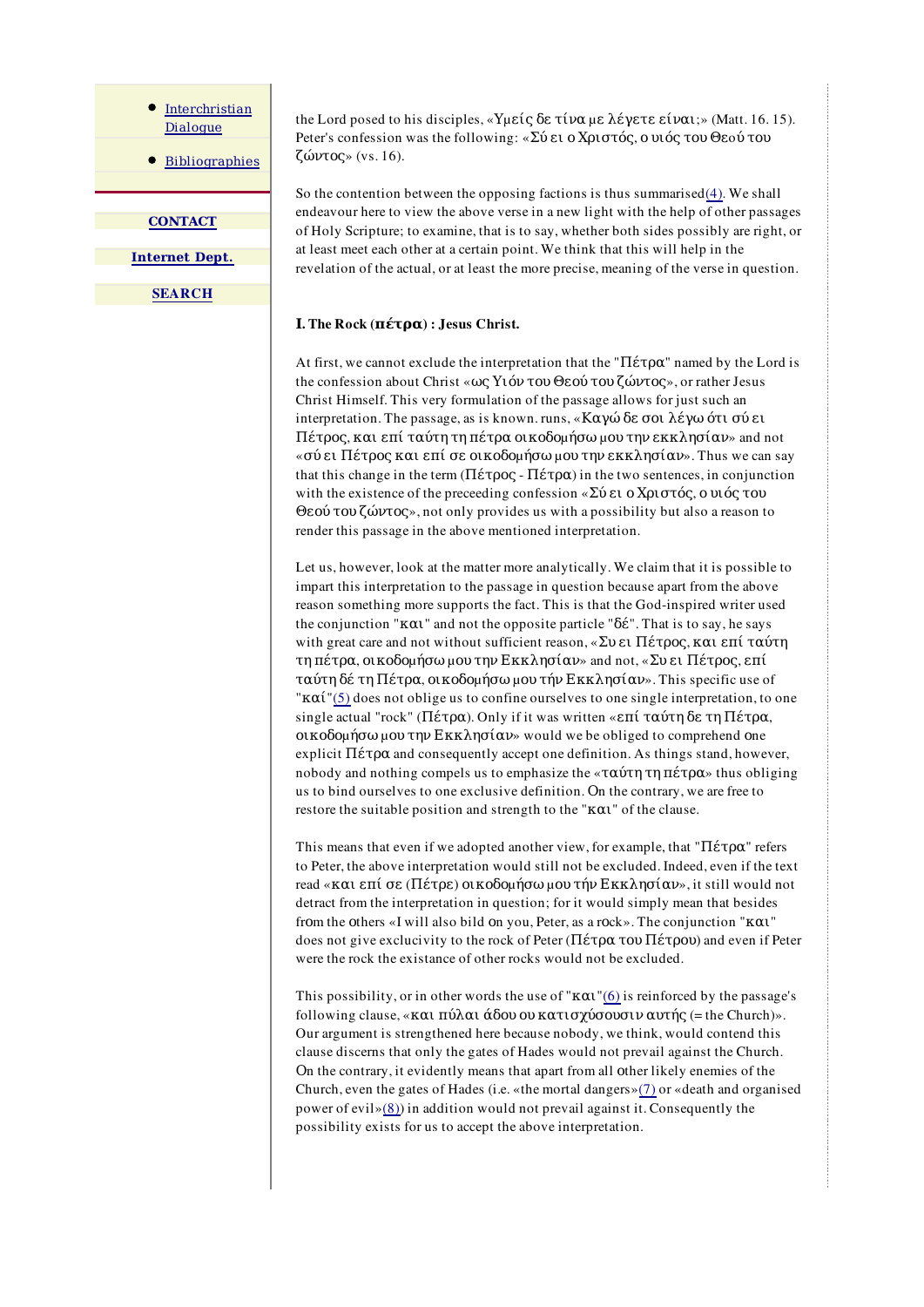Now we must come to the heart of the matter which impels us to accept the view that the rock (Πέτρα) is the confession of faith in Christ, or rather Christ himself. Apart from the play οn words (Petros-Petra) other passages of Hοly Scripture give us the opportunnity to characterize Christ in this manner. Thus the interpretation given above of the passage Matt.16. 18 harmonizes with these other passages.

For instance in Romans 9.33 we have the prophetic passage from Isaiah (28.16 and 8.14) which says of Jesus Christ, «Ιδού τίθημι εν Σιών λίθον προσκόμματος και πέτραν σκανδάλου, και ο πιστεύων επ' αυτώ ου καταισχυνθήσεται». Α passage in Corinthians Ι of St Ρaul supports this view to a greater extent, saying, «ου θέλω γαρ υµάς αγνοείν αδελφοί, ότι oι πατέρες ηµών . . . έπινον εκ πνευµατικής ακολουθούσης πέτρας, η Πέτρα δε ην ο Χρίστος» (10. 1-4). This passage explicitly states that Christ is the spiritual rock (η Πέτρα η πνευµατική). Thus, the term Πέτρα is clearly used in conjunction with Christ in Ηοly Scripture. Likewise, St. Peter repeats in his First Epistle General, «Διότι περιέχει εν γραφή. ιδού τίθηµι εν Σιών (9) λίθον εκλεκτόν, ακρογωνιαίον, έντιµον, καί ο πιστεύων επ' αυτώ ου µη καταισχυνθή. Υµίν ουν η τιµή τοις πιστεύουσιν. απιστούσιν δε λίθος ον απεδοκίµασαν oι οικοδοµούντες, ούτος εγενήθη εις κεφαλήν γωνίας και λίθος προσκόµµατος καί πετρα σκανδάλου» (Peter Ι, 2. 6-8). Elsewhere, St Ρaul, addressing the Christians, speaks of Clιrist as the pre-eminent foundation or corner-stone : « … Θεού οικοδοµή έστε. Κατά την χάριν του Θεού την δοθείσάν µοι ως σοφός αρχιτέκτων θεµέλιον έθηκα, άλλος δε εποικοδοµεί. ΄Εκαστος δε βλεπέτω πώς εποικοδοµεi. Θεµέλιον γαρ άλλον ουδείς δύναται θείναι παρά τον κείµενον, ος έστιν Ιησούς Χριστός» (Cor.Ι, 3.9-11).(10)

Other passages of Holy Scripture indirectly support the view that Jesus Christ is the foundation stone by characterising the words of the Lord, i.e. the Gospels, as a rock. When we speak of the word of the Lord, we mean the word of God which also means Jesus Christ, the incarnate Word of God, and vice-versa.(11) In this way our argument is reinforced as the Gospels can represent Christ. This principle is confirmed by other passages as well, foremost amongst which is, in our opinion, John 8.25 where the Lord, answering the Jews' question «σύ τίς ει ;», spoke the renown phrase, «Την αρχήν ο,τι και λαλώ υµίν», which is explained: «That which I have said unto you from the beginning (or generally, already) $(12)$ ». To wit, «Ι am that which Ι tell you, that which Ι teach yοu». We have used this passage from John here not only because we consider it a foundational principle of the first rank concerning the nature of Christ, but also because the problems and subjects of the passage are almost the same with Matt. 16. l3ff from whence comes the passage under study here. Ιn both cases questions and answers revolve around the same person and problem of Christ, with the difference that in the first case he is asking while in the second he is answering.

But the importance of John 8.25, which gives particular weight to the confession therein, is the fact that He who is answering is the person (Christ) about whom the problem is posed «Who are you ?» (συ τις ει;). Consequently, we have an authentic self-confession and at the same time confirmation of what we have said above, that by the word of the Lord we mean Jesus Christ.

With the above observation we may now indicate the passages of Holy Scripture which liken the Word of God, the words of the Lord (i.e. Christ) with a rock (Πέτρα). Thus we have an excerpt from the Gospel according to St Matthew with the Lord's distinctive words : «Πας ουν όστις ακούει μου τους λόγους τούτους και ποιεί αυτούς, οµοιωθήσεται ανδρί φρονίµω, όστις ωκοδόµησεν αυτού την οικiαν επι την πέτραν. Και κατέβη η βροχή και ήλθον oι ποταµοί και έπνευσαν οι άνεµοι και προσέπεσαν τη οικία εκείνη, και ουκ έπεσεν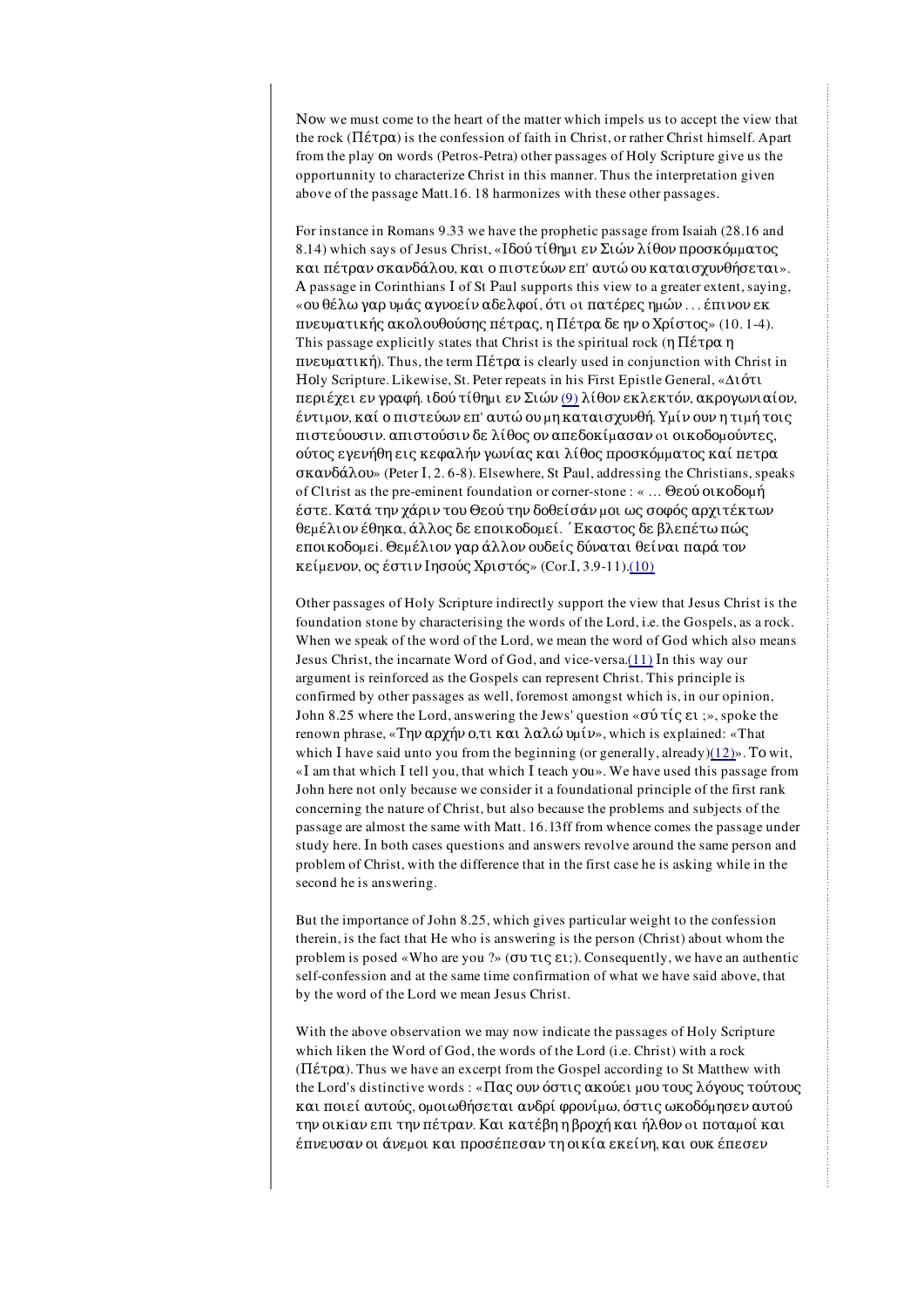τεθεµελίωτο γαρ επί την πέτραν» (Matt. 7. 24-25). Α similar passage is recognisable in St Luke's Gospel: «Πας ο ερχόμενος προς με και ακούων μου των λόγων και ποιών αυτοίς … όµοιός εστιν ανθρώπω οικοδοµούντι οικίαν, ος έσκαψεν και εβάθυνεν και έθηκεν θεµέλιον επί την Πέτραν» (Luke 6.47-48). Ιn these passages, then, we have the testimony that Christ, the Son and Word Λόγος of God, is the rock ( $\Pi \in \mathcal{L}(\mathcal{A})$  upon which it is possible to build His house safely, so as it stands unshaken.

The passages contemplated above not only call to mind but also reinforce the given interpretation of Matt. 16. 18 that the rock (Πέτρα) upon which the Church of God would be built so as to withstand Hell, is Christ, the Son and Word of God.(13)

#### II. The Rock: Peter and the other Disciples of Christ.

One may come to the acceptance of the view that the passage in question represents the confession in Christ, or rather Christ, the Word of God, Himself, but this does not mean that it is impossible for it to mean St Peter as well.(14)

From the beginning the expression of this passage presents the possibility of this interpretation, the reasons for which we shall state here as before: οn one side the alliterative form of  $\Pi \xi \tau \rho \alpha$ - $\Pi \xi \tau \rho \rho \varsigma$  while on the other the existence, as we noted above, οf the manifold uses and functions of "και" in the Greek language. It is possible, then, for the Lord to build His Church οn other rocks besides His Οwn, and explicitly also οn the rock of St Peter.

The above view is significantly strengthened by the fact that we have other passages of Holy Scripture which liken the Apostles (and consequently St Peter) to a foundation stone/ rock (λίθον-πέτραν)(15). Thus our previously mentioned interpretation satisfactorily harmonizes with biblical teaching. Firstly, we have the passage in Ephessians 2. 19-22 where St Ρaul says to the Christians : «Εστέ συµπολίται των αγίων και οικείοι του Θεού, εποικοδοµηθέντες επι τω θεµελίω των αποστόλων και προφητών, οντος ακρογωνιαίου αυτού Ιησού Χριστού, εν ω πάσα οικοδοµή συναρµολογουµένη αύξει εις ναόν άγιον εν Κυρίω, εν ω και υµείς συνοικοδοµείσθε εις κατοικητήριον του Θεού εν πνεύµατι».

Yet again we ascertain here that Jesus Christ is the corner-stone upon which «every structure» ( $\pi \alpha \sigma \alpha$  or  $\alpha \delta \sigma \mu \eta$ ) of the Church is assembled, thus producing an «augmentation» (αύξησιν) in the Lord. At the same time, however, we are informed that the Christian community is also built upon «the foundation of the Apostles» (επί τω θεµελίω των αποστόλων), in other words, the Apostles, including, of course, St Peter, constitute the foundation stones of the Church. This is more explicitly formulated and phrased in another section of Holy Scripture, Revelation 21.14, where we read :

«Και το τείχος της πόλεως (Holy Jerusalem; i.e. the Church)(16) έχον θεµελίους δώδεκα, και επ' αυτών δώδεκα ονόµατα των δώδεκα αποστόλων του αρνίου».(17)

Following from this, we may accept the Roman Catholic view that the rock (πέτρα) is not only the confession in Christ but also the origin οf the confession, St Peter. At the same time, however, we are obliged -as they are- to accept the fact that the Church has as its foundation stone not only St Peter but the other Apostles as well.

It is important to note that the disputed passage (Matt. 16.18) under examination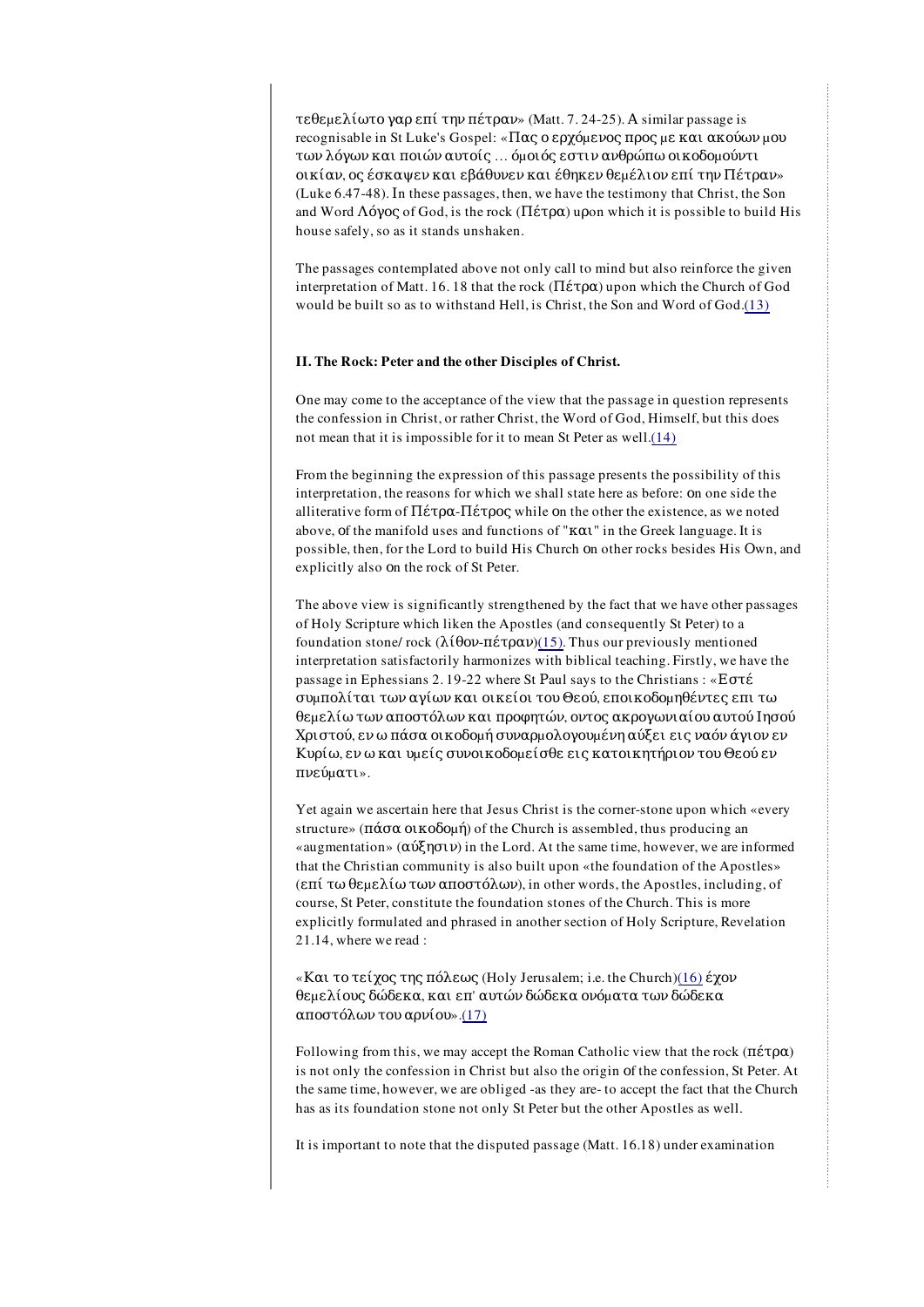does not exclude the other Apostles. Indeed, the use of the multi-meaninged "καί" makes it possible for us to understand that the Lord was able to use other "rocks" as well as Peter's earlier or later. Because the Lord said He would build His Church «και επί τη Πέτρα του Πέτρου» it does not follow that it is not possible to build it «και επί ταις πέτραις των άλλων αποστόλων»(18) (οn the stones of the other Apostles as well).

Not only the Lord's disciples but also all the believers in Christ and confessors in His word and work constitute the rock of the Church's structure. Peter's words take οn particular importance in this respect when he says: «Eι εγεύσασθε οτι χρηστός ο Κύριος προς ον προσερχόµενοι, λίθον ζώντα, … και αυτοί ως λίθοι ζώντες οικοδοµείσθε οίκος πνευµατικός» (Peter, Ι, 2. 4-5). Worthy of note in this respect is that which Origen says:

«If we also, like Peter, say "Thou art Christ, the Son of the living God", … we become Peter to the extent that the Word says to us "Υοu are Peter" (Συ ει Πέτρος) etc. For every disciple of Christ is a rock after drinking of "that spiritual rock which followed", and οn each such rock is built every ecclesiastical "λόγος" (principle), and in agreement with this the life of the Church.(19)

The "Shepherd of Hermas" also speaks revealingly about the Apostles and other true Christians as "square stones", saying, «The square, white stones fitting at their joints ; these are the apostles, bishops, teachers and deacons marching in accordance with the holiness of God, having acted virtuously and decently as bishops, teachers, and ministers οn behalf of the chosen of God».(20)

Since the passage Matt. 16. 18 has the conjunction "και" («και επί ταύτη τη πέτρα») we are able to apply both the first and the second interpretations. That is to say that both our Lord and .St Peter can be rocks. If the opposite particle "δε" were used («επί ταύτη δε τη πέτρα») then we would be obliged, as was said above, to choose between the two, either the one or the other. Νοw we can freely accept both of them, the one and the other.

Upon this conclusion the following arguments are vindicated:

1) Since we accept that the divine guidance accorded the writing of Holy Scripture, it is reasonable to ask ourselves whether, if only one interpretation were right, God would have allowed the passage to read thus so as to appear ambiguous and cause discord? St Pau1 proclaims: «Πιστός ο Θεός ότι ο λόγος ημών ο προς υμάς ουκ έστιν ναι και ου. Ο του Θεού γάρ υιός Χριστός Ιησούς ο εν υµίν δι' υµών κηρυχθείς … ουκ εγένετο ναι και ου» (Corinthians lI, 1. 18-19). Should not, then, the writer- Evangelist inspired by the Holy Spirit (21) render himself most explicitly and not place his readers in confusion?

2) The very existence of two views, both with their host of supporters, makes us ask ourselves whether both sides have a right to insist in the validity of their views.

3) We are able to add to the above observation the fact that Origen, one of the men most involved in the interpretation of Holy Scripture intertwines the two interpretations, as is clear in his extended commentary above οn the passage in question.(22)

All this promts us to the conclusion that both interpretations have their οwη reasons and supports.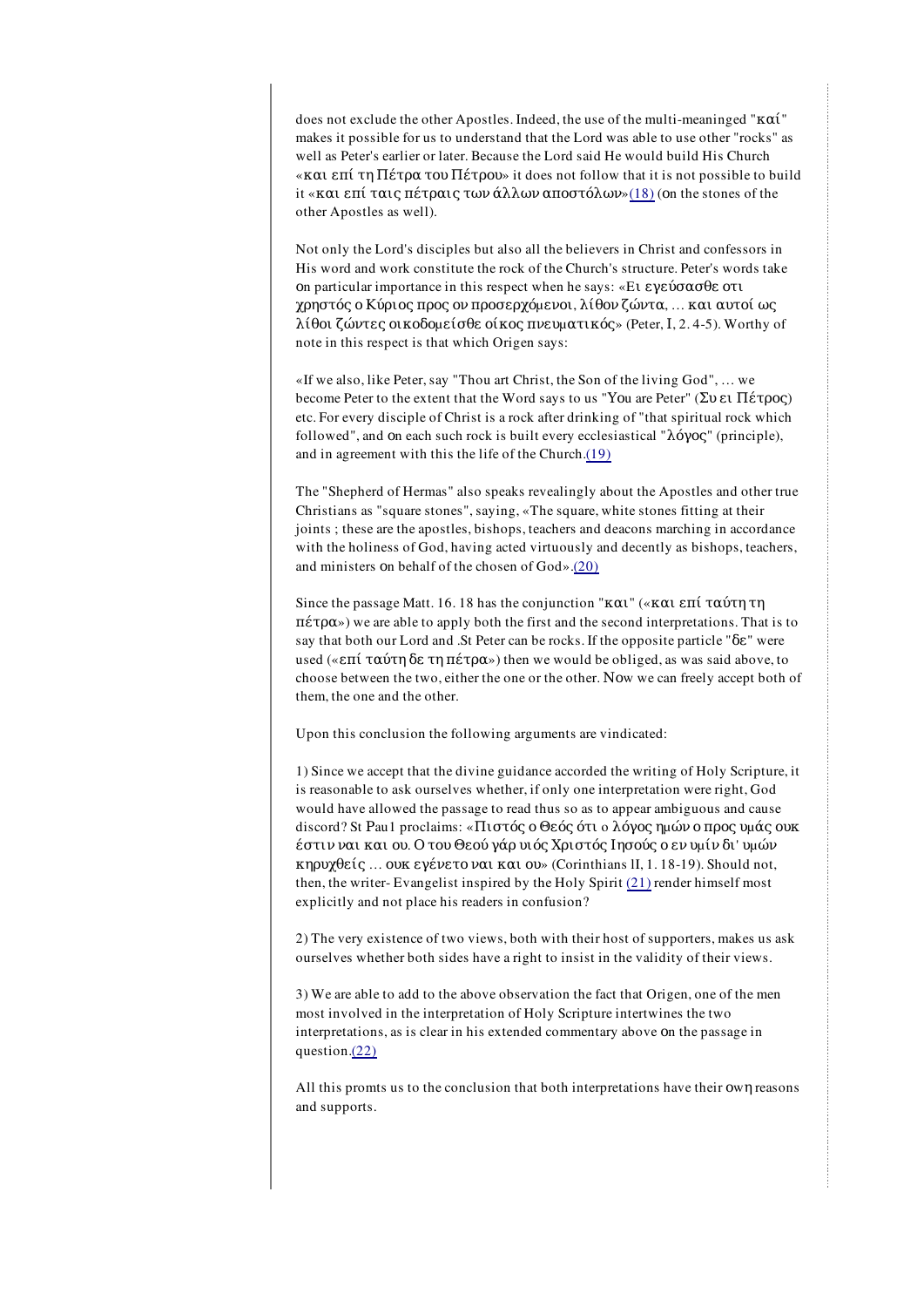#### ΙΙΙ. Α Combination of Both Interpretations.

Let us dwell for a little while yet οn these two views, firstly, that the "rock" is Jesus Christ and secondly, that it represents St Peter and the other Apostles. Ιn this way we may get to the core of the passage's meaning and thus complete the picture of the Church's structure.(23) As we saw above, it is possible for both interpreted views to be valid. The νalidity of these views, however, is not the only thing which must be proved; we must also show that it is possible for them to co-exist and harmonize with each other, to complete the full meaning of what is said. In other words, it is possible οn the one hand for the Apostles to constitute the foundation stones  $(\lambda$ ίθοι) upon which the whole structure of the Church is built, while on the other the Lord may constitute the rock-ground (Πέτρα-έδαφος) upon which the Church's structure rests. We are able to have the Apostles as foundation-stones, but at the same time we are also able to have the rock, Christ, as the base of the whole structure. The one does not cancel the other. Οn the contrary the above double interpretation enables us to derive a more complete picture of the structure of the Church.

As we move towards the consolidation of this picture it is possible to observe the following: It is possible for the foundation stones to co-exist, or rather exist, as there also exists the rock upon which they are placed, such as those found in a rocky terrain οn a large rock (βράχος). Otherwise they are not able to constitute the foundation -the foundation stones- of the structure. For the foundation stones, to exist and constitute the actual foundation, however, there must exist first and foremost the rock (Πέτρα). This rock, the rocky ground, is the presupposition of the foundation-stones, existence.

We consider that this view is expressed or otherwise that this observation is strengthened by the following excerpt from St Luke's Gospel: «Πας ο ερχόμενος προς µε και ακούων µου των λόγων και ποιών αυτούς … όµοιός εστιν ανθρώπω οικοδοµούντι οικίαν, ος έσκαψεν και εβάθυνεν και έθηκεν θεµέλιον επί την πέτραν. πληµµύρης δε γενοµένης προσέρρηξεν ο ποταµός τη οικία εκείνη, και ουκ ίσχυσενσαλεύσαι αυτήν, τεθεµελίωτο γαρ επί την πέτραν. Ο δέ ακούσας και µη ποιήσας όµοιός εστιν ανθρώπω οικοδοµήσαντι oικίαν επί την γην χωρίς θεµελίου, η προσέρρηξεν ο ποταµός, και ευθύς συνέπεσεν, και εγένετο το ρήγµα της οικίας εκείνης µέγα» (Luke, 6. 47-49).

It is worthy of note that while Luke in the first case states that the foundation (θεµέλιον) was placed οn the rock (Πέτρα), in other words, he refers to and uses both elements, in the second case, where he does not refer to the rock, he distinctly says that the nοn-believer builds absolutely without («χωρίς») a foundation. He does not state that he at least placed a foundation οn rocky ground but emphasises that he built without foundation, evidently because he did not build οn solid ground, but οn un-sound, sandy ground. We can confirm this idea better if we correlate the above passage from Luke with its counterpart in Matthew.7. 26 which says: «Και πας ο ακούων μου τους λόγους τούτους και μη ποιών αυτούς οµοιωθήσεται ανδρί µωρώ, όστις ωκοδόµησεν αυτού την οικίαν επί την άµµον».

If one does not place the foundation οn solid ground, οn rocks, but places it οn sandy ground, it is as if he does not place a foundation at all, even if he did place foundation stones. Ιn other words, wherever the rock exists, there also exists the foundation. Where the rock does not exist, there will be no foundation. We confirm this view from a corresponding verse in Matthew (7. 24ff). Ιn this passage we indirectly ascertain the main role of the rock in relation with the foundation stones. We see that the main weight rests on the rock, on the rocky ground, upon which the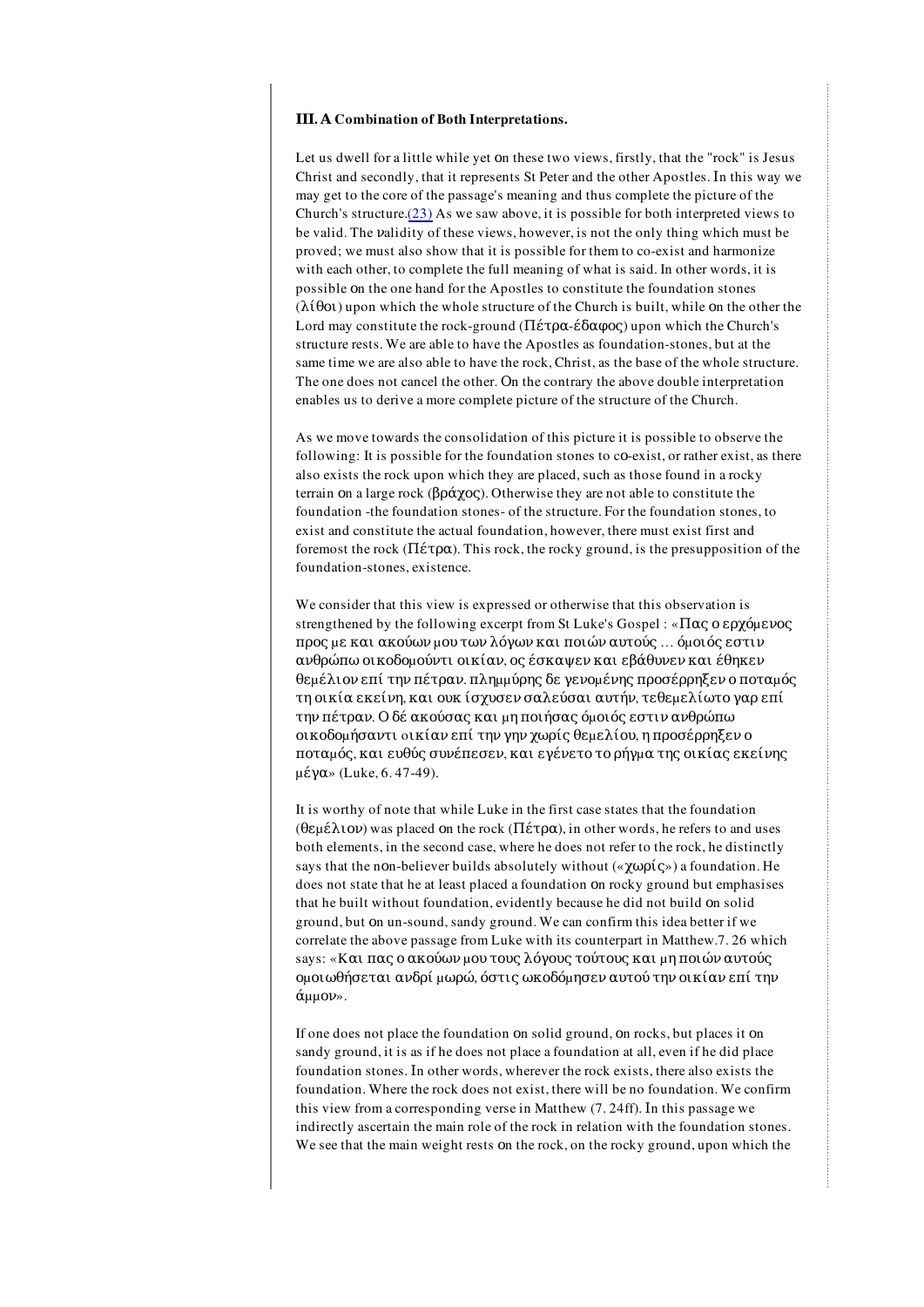structure is built, whereas the foundation stones play the secondery role. Thus the word foundation is not mentioned explicitly. These verses run as follows: « $\Pi\alpha\beta$ ουν όστις ακούει µου τους λόγους τούτους και ποιεί αυτούς, οµοιωθήσεται ανδρί φρονίµω, όστις ωκοδόµησεν αυτού την oικίαv επί την πέτραν. Kαι κατέβη η βροχή και ήλθον oι ποταµοί και έπνευσαν oι άνεµοι και προσέπεσαν τη οικία εκείνη, και ουκ έπεσεν. τεθεµελίωτο γαρ επί την πέτραν».

We said that a foundation ( $\theta \epsilon \mu \epsilon \lambda$ ιον) is not explicitly written here as in Luke, not, however, that it is not at all mentioned therefore cannot exist. Οn the contrary, we discern its existence in the word "τεθεμελίωτο".(24) Consequently, the foundation exists, but its existence is obscured by the existence of the rock ( $\Pi \acute{\epsilon} \tau \rho \alpha$ ) and thus we verify the main and decisive role of the rock, that of a rocky ground.

The rock, then, is the indispensable presupposition of the foundation stones' existence. Ιn this way the Apostles (including St Peter, of course) are not a foundation without the rock, without Christ; it would not be possible to use them as foundation stones upon which would be built the structure of the Church.

Even if the role of foundation stone is secondary, however, it does not cease to be essential. It is easily understood that even should we wish to build a house οn rocks, upon βράχοι, but without foundations, without foundation stones, then the whole structure would still have flaws. With the first flood and gales it would be in danger of falling. The role of the Apostles is, then, a necessary, decisive foundation in the structure of the Church of Christ.(25)

Αll this concerns the combination of the two interpretations.

Concluding, then, at the end of this section and after the presentation of all the above verses, we venture to say that it is not only possible to accept both of the above mentioned interpretations, but it is also obligatory to do so.

## **CONCLUSION**

Ιn retrospect, one may say that the clearest interpretation of «και επί ταύτη τη πέτρα οικοδοµήσω µου την Εκκλησίαν» is the following: «Ι will build my Church also οn this rock, in which you confessed, that Jesus Christ, as upon solid ground and οn you, Peter, as confessing in Him and constituting thus a foundation stone οn this ground, without excluding but rather understanding that Ι will also build οn other foundation stones, namely the rest of the Apostles, who will proclaim the same truth in Christ upon whom will rest the teachings of the Church concerning me».(26)

lt is therefore possible for all the above mentioned interpretations to cο-exist and, indeed, to harmonize and complete the meaning of the verse. Since we place these things οn solid ground, οn rock, as it were, we can thrust aside the incidental dissentions which are rarely absent from personal or dogmatic suppositions and presuppositions.(27)

## FOOTNOTES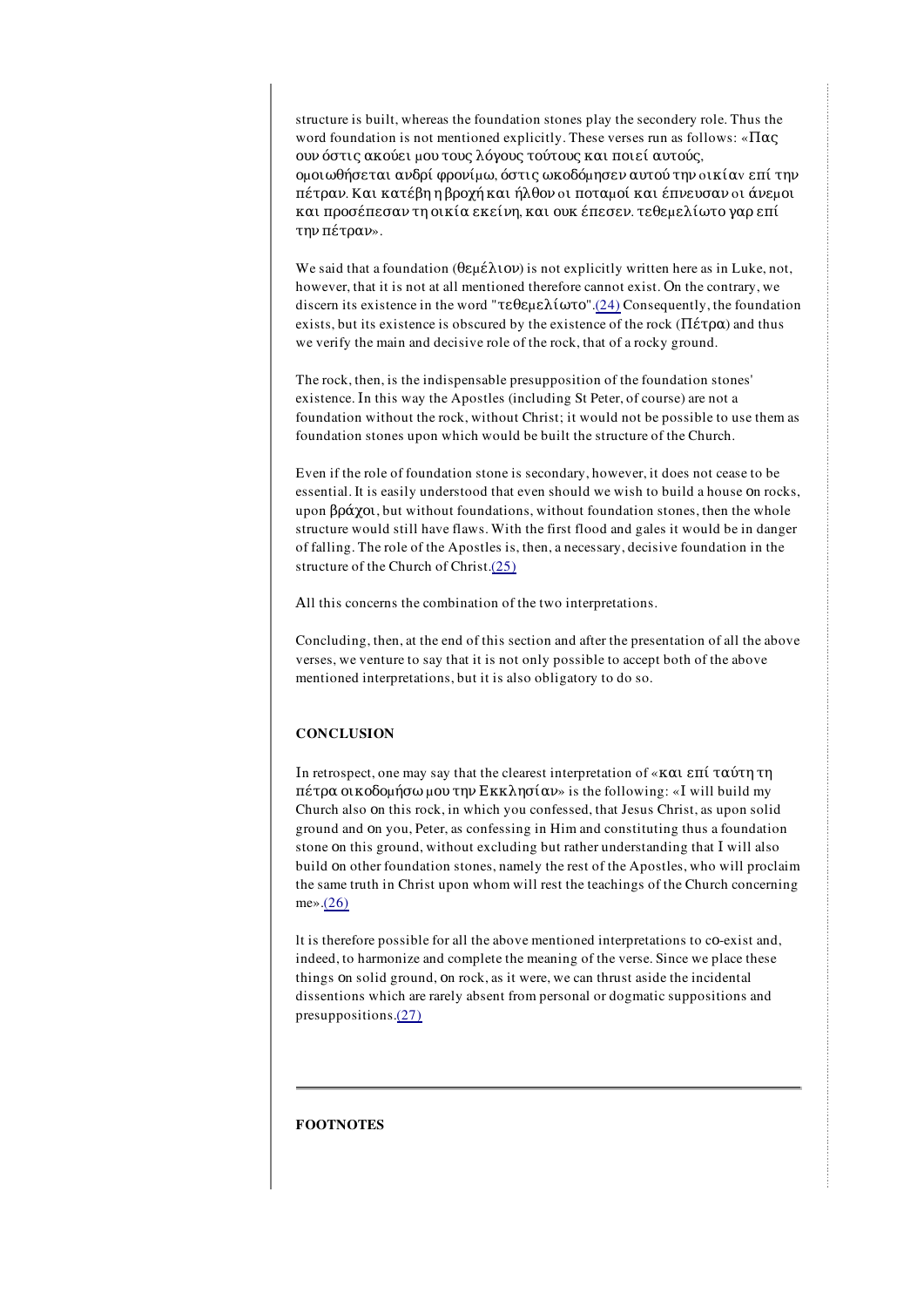1. See, Ed. Eichmann-Κ1. Morsdort, Lehrbuch des Kirchenrechts (auf Grund des Codex Juris Canonici), 1. Band, 11. Aufl., Munchen- Paderborn-Wien 1964, p. 343 ; Μ. Schmaus, Katholische Dogmatik, Band ΙΙΙ, 1: Die Lehre von der Kirche, 5 Aufl., Munchen 1958, p. 156 ff.; Μ. Kaiser, Die Einheit der Kirchengewalt nach dem Zeugnis des Neuen Testaments und der Apostolischen Vater, Munchen 1956, p. 45 ff.; Ιω. Καρµίρη, Ορθόδοξος Εκκλησιολογία, Δογµατικής Τµήµα Ε', Athens 1973, p. 555 ff and Ο. Gullmann, Ρetrus, Juηg e r- Αpοstel-Μartyrer, 2. Aufl., Zurich-Stuttgart 1960.

2. Furthermore, we think it neither advisable nor advantageous to deal with this passage by scrutinizing the interpretation given from time tο time by the supporters of Ρapal Primacy or their opponents, and to allign ourselves either with one or the other factions and interpretations. Οn the related "options" and refutations it is possible to find a rich bibliography in the following studies: Xρυσοστόμου Παπαδοπούλου, Το Πρωτείον του Επισκόπου Ρώµης, Athens 1930; second ed. Athens 1964; Μ. Schmaus, οp. cit., p. 157ff. and 852ff ; Λεων. Φιλιππίδου, Πέτρα-Πέτρος (= λίθος) καί η Πέτρα ( = ο βράχος), Athens, Archim. Σπ. Μπιλάλη, Ορθοδοξία και Παπισµός, 2 vols., Athens 1969 and Ιω. Καρµίρη, οp.cit., p. 548 ff., 555ff. With the help of the above works a host of other works can be found.

3. We dealt with the interpretation of John 21. 15-17 in an earlier work : Συνέπειαι της άρσεως των αναθεµάτων Ρώµης-Κωνσταντινουπόλεως, Athens 1976, p.176 ff. Ιn this present work we shall deal, God willing, with other relevant passages ot Holy Scripture and the Holy Law of our Church which are relevant to the topic in question.

4. Λεων. Φιλιππίδης (οp cit., p. 57) speaks οf the "many intricate and much seasoned antibiblical, wrongly-interpreted babble".

5. As is well known, the use and function of " $K\alpha$ <sup>"</sup> in the Greek language is extremely broad. See J. Humbert-Γ. Κουρµούλη, Συντακτικόν της αρχαίας Ελληνικής Γλώσσης, Athens, p. 354 ff. and 394 ff.

6. See footnote 5 above.

7. See John Chrysostom, PG. 51.77 and Λεων. Φιλιππίδου, οp. cit., p. 63.

8. See Παν.Τρεµπέλα, Υπόµνηµα εις το κατά, Ματθαίον Ευαγγέλιον, Athens 1951, p. 315.

9. From this passage, in combination, of course, with the above confession of St Peter concerning Jesus, it is possible for one to say that the episcopate οf Jerusalem, where οn one hand «this stone was dissalowed by all men» (απεδοκιµάσθη υπό των ανθρώπων) (1. Peter, 2.4), while οn the other hand it «was made the heαd of the corner (εγενή 0η εις κεφαλήν γωνίας) (1. Peter, 2.7), can claim also the primacy of the Church.

10. See John 1. 1 : «Εν αρχη ην ο Λόγος και ο Λόγος ην προς τον Θεόν και Θεός ην ο λόγος» and John 1.14 : «Kαι ο λόγος σαρξ εγένετο».

11. As concerns the above excerpt (Corinthians Ι, 3. 9-11). Prof. Trebelas remarks are worthy of note : «Christ is the stone, the corner-stone (the one that is rejected as being impossiblc to build into the structure οf Israel) upon which we are called to be built. When we speak ot Jesus Christ as the foundation we mean all the dogmatical teachings of the Gospels» (Παν. Τρεµπέλα, Υπόµνηµα εις τας επιστολάς της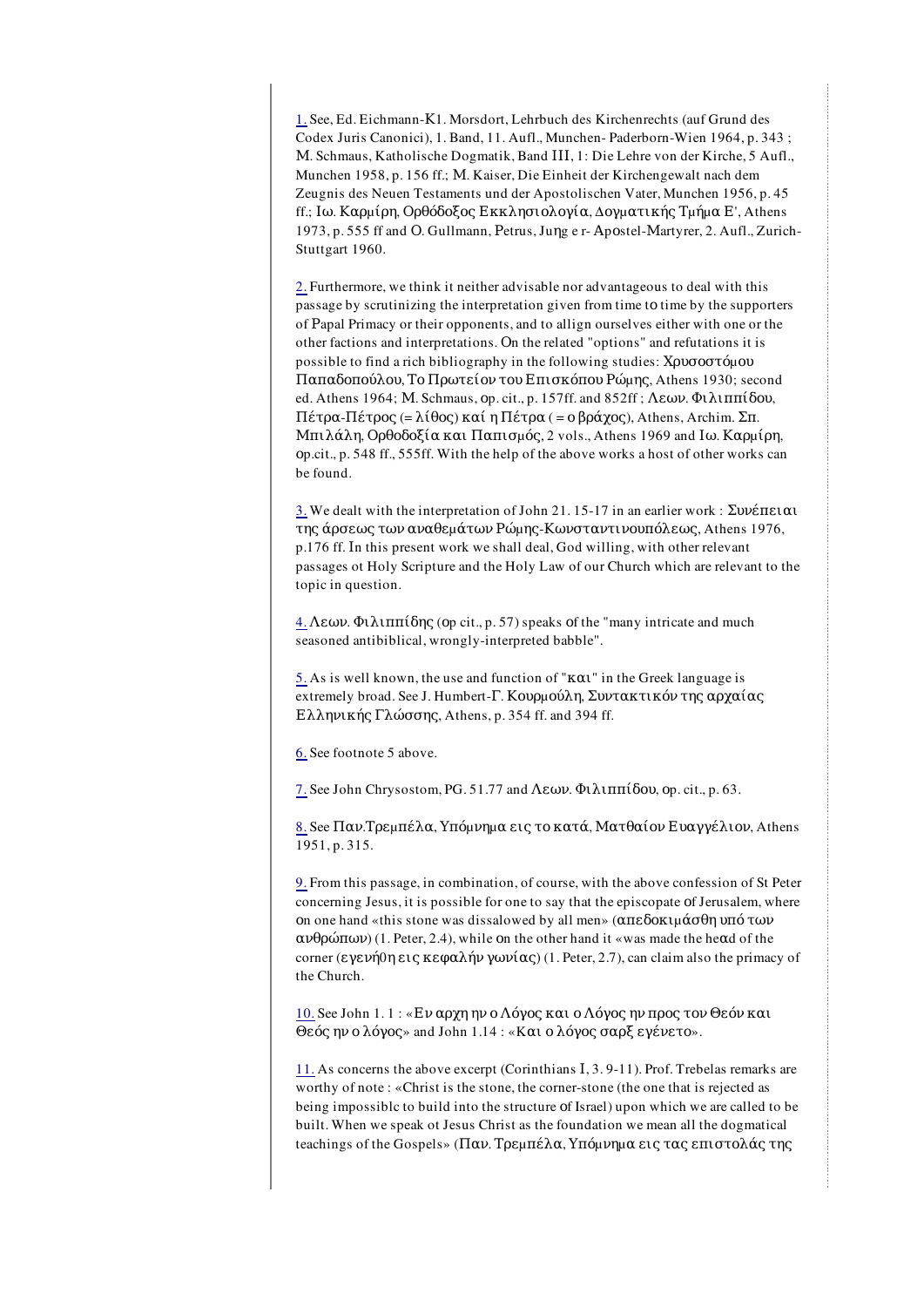Καινής Διαθήκης, νοl. 1, 2nd ed., Athens 1954, p. 261).

12. The varied views οn the meaning of the term «Tηv αρχήν» are well known, See Παν. Τρεµπέλα, Υπόµνηµα εις το κατά Ιωάννην Ευαγγέλιον, Athens 1954, p. 301. More generally concerning the interpretation of the passage in question, see Στ.Σάκκου, lωάννου 8.25. Συµβολή εις την γλωσσικήν εξέτασιν της Καινής Διαθήκης, Thessalonica 1969.

13. Certainly this implication is given especially by the above passage οf Matthew 7.24-25 since it is of the same author (the same who wrote the contested passage, Matt. 16.18). Thus one has right, after analysis, to say that the author speaks about this rock.

14. In an earlier work of ours (Τα εκκλησιαστικά οφφίκια ως τα κατά κόσμον αξιώµατα - Συµβολή εις την ερµηνείαν τού ζ' καν. της Πενθέκτης Oικ. Συν. Athens 1970, p.20) stimulated by other motives, we wrote «In this passage it is possible to accept two or more interpretations, since the formulation permits it». We followed this principle in another explanatory work οf ours : «Περί την επικοινωνίαν ηµών µετά των ετεροδόξων» - Συµβολή εις την ερµηνείαν του χωρίου Β' Ιω.10, Athens 1972, p. 22, where we wrote, «From all that we have studied we come to the conclusion... that we are not obliged to confine ourselves to one interpretation, so much so that the Holy Scripture helps us and encourages us to do sο». As is logical, the two interpretations should not collide, but neither sbould they come into conflict with other passages of Holy Scripture.

15 . Concerning the alteration of the tcrms "λίθος-πέτρα" see the passages in Romans 9.33 and Ι. Peter 2.7.

16. See Παν. Μπρατσιώτου, Η Αποκάλυψις του Ιωάννου, Athens 1949, p. 300 : «The new and eternal city, holy Jerusalem, the symbol οf the kingdom of God, His true Church». Also p. 308 : «The introductory verse nine shows the topic of the "holy city" Jerusalem, i.e. the Church».

17. See Hebrews 11.10 : «Εξεδέχετο γάρ (Αβραάµ) την τούς θεµελίους έχουσαν πόλιν, ης τεχνίτης και δηµιουργός ο Θεός».

18. The Apostle Peter speaks (confesses) at that time and for that reason Christ addresses Himself to him. If another Apostle had been speaking (confessing) then would not the Lord have addressed him?

19. Origen, The Explanation of St Matthew's Gospel, PG Ι3. 997.

20. Vision 3 (V,1) Publish. Ministry of the Apostolic Library of the Hellenic fathers and Church authors, 3rd Vol., p. 45. col. 5ff. See Παν. Μπούµη, Η oικοδoµή της αιωνίας πόλεως, ή ο τετραγωνισµός του κύκλου (offprint from «Κοινωνία»), 2nd Ed., Athens 1976, p. 14.

21. See Peter ΙΙ, 1. 21.

22. Likewise it is also worth adding this: Prof.  $Λεων$ . Φιλιππίδης (op. cit.  $ρ$ . 5lff) having previously supplied various extracts from Origen's interpretations and scholia dealing with the above passage, says «The interpretive fluctuations leading even to contradictions οn this subject are obvious in the above passages». Continuing, οn the other hand, after having added other passages from different interpretations, he says «that these as a sampling of the oldest most distinguished clarifications, throw light upon the fluctuatίons concerning the subject of